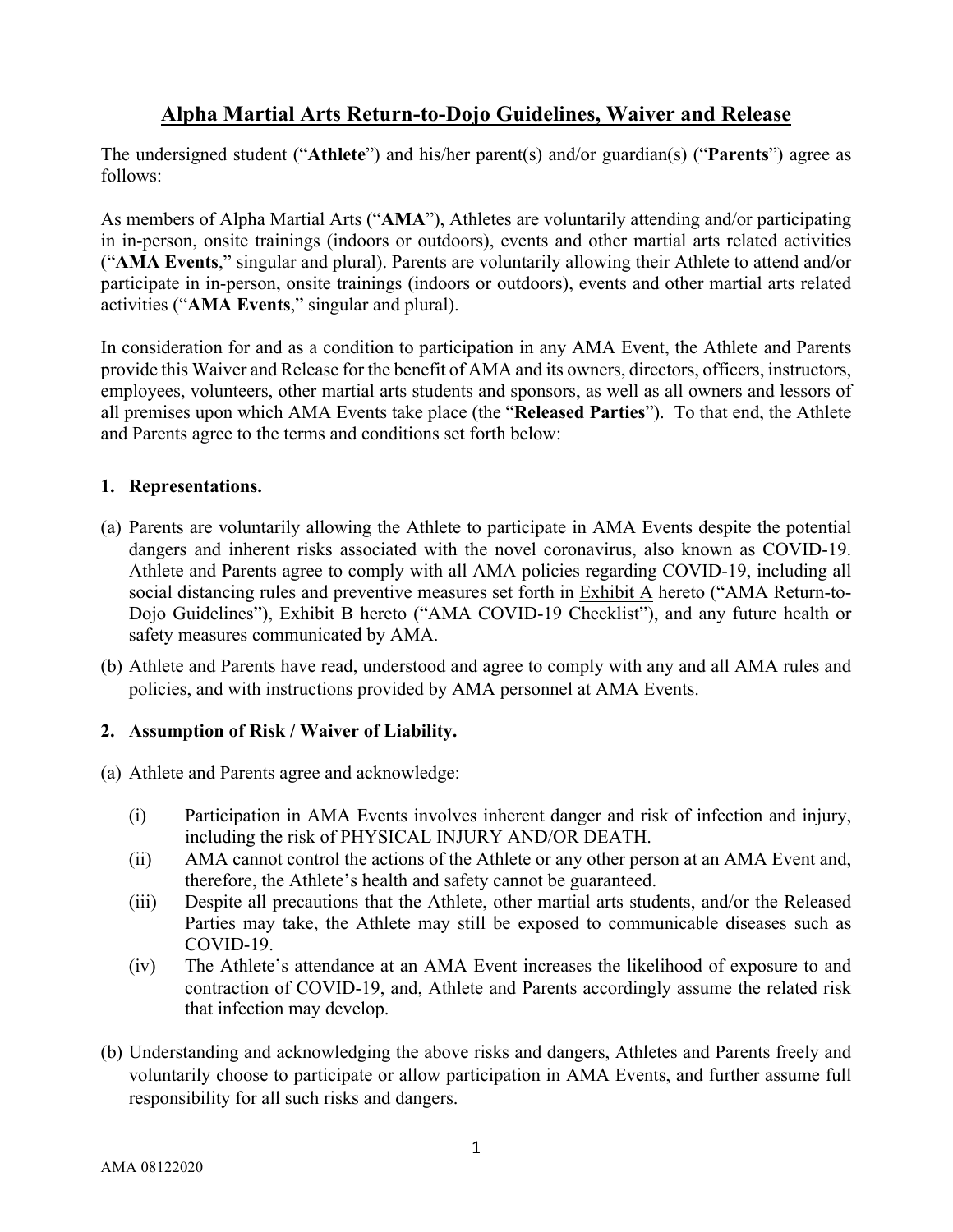- (c) Athlete and Parents knowingly assume all risks of infection, injury, disability or death that may occur as a result of or incident to Athlete's participation in any AMA Event. This includes exposure to communicable diseases such as COVID-19. This also includes the risk that Athlete may be injured by the actions, omissions, representations or negligence of the Released Parties, other martial arts students or third parties while participating in or traveling to/from any AMA Event.
- (d) ATHLETE AND PARENTS HEREBY WAIVE, RELEASE AND FOREVER DISCHARGE ANY AND ALL CLAIMS OR CAUSES OF ACTION, NOW KNOWN OR HEREAFTER KNOWN, AGAINST THE RELEASED PARTIES, INCLUDING, WITHOUT LIMITATION, ANY INFECTION, BODILY INJURY, DISABILITY, ILLNESS, DISEASE, ACCIDENT, DEATH, FINANCIAL LOSS, AND ANY OTHER HARM OR LOSS OF WHATEVER NATURE THAT MAY BE DIRECTLY OR INDIRECTLY RELATED TO OR ARISING FROM PARTICIPATION IN ANY AMA EVENT. THIS RELEASE INCLUDES ALL CLAIMS AND CAUSES OF ACTION ARISING OUT OF OR IN CONNECTION WITH EXPOSURE TO COMMUNICABLE DISEASES SUCH AS COVID-19.

**3. Agreement to Not Bring Suit.** Athlete and Parents hereby agree not to assert any claim or cause of action against, sue, seek compensation from, or attach the property or assets of the Released Parties for any loss or damage arising or resulting from Athlete's attendance at, participation in or travel to/from any AMA Event.

**4. Washington Law, Jurisdiction**. This Waiver and Release shall be governed by and construed in accordance with the laws of the State of Washington. Any disputes will be resolved in the state or federal courts in King County, Washington.

**5. Severability**. If a court deems any part of this Waiver and Release invalid or unenforceable, the balance of provisions remain valid and enforceable.

ATHLETE AND PARENTS HAVE HAD THE OPPORTUNITY TO CAREFULLY READ THIS ENTIRE WAIVER AND RELEASE, AND TO CONSULT WITH INDEPENDENT COUNSEL PRIOR TO SIGNING.

| Athlete Name:                                                                                                                                                                                                                  |                                                          |
|--------------------------------------------------------------------------------------------------------------------------------------------------------------------------------------------------------------------------------|----------------------------------------------------------|
| Signature: New York Changes and Science of the Changes of the Changes of the Changes of the Changes of the Changes of the Changes of the Changes of the Changes of the Changes of the Changes of the Changes of the Changes of | Date: $\frac{1}{\sqrt{1-\frac{1}{2}} \cdot \frac{1}{2}}$ |
|                                                                                                                                                                                                                                |                                                          |
| Parent/Guardian Name: 2008. [1] David State of America Analysis of America Analysis of America Analysis of America Analysis of America Analysis of America Analysis of America Analysis of America Analysis of America Analysi |                                                          |
| Signature:                                                                                                                                                                                                                     | Date: $\frac{1}{\sqrt{1-\frac{1}{2}} \cdot \frac{1}{2}}$ |
|                                                                                                                                                                                                                                |                                                          |
|                                                                                                                                                                                                                                |                                                          |
|                                                                                                                                                                                                                                | Date:                                                    |
|                                                                                                                                                                                                                                |                                                          |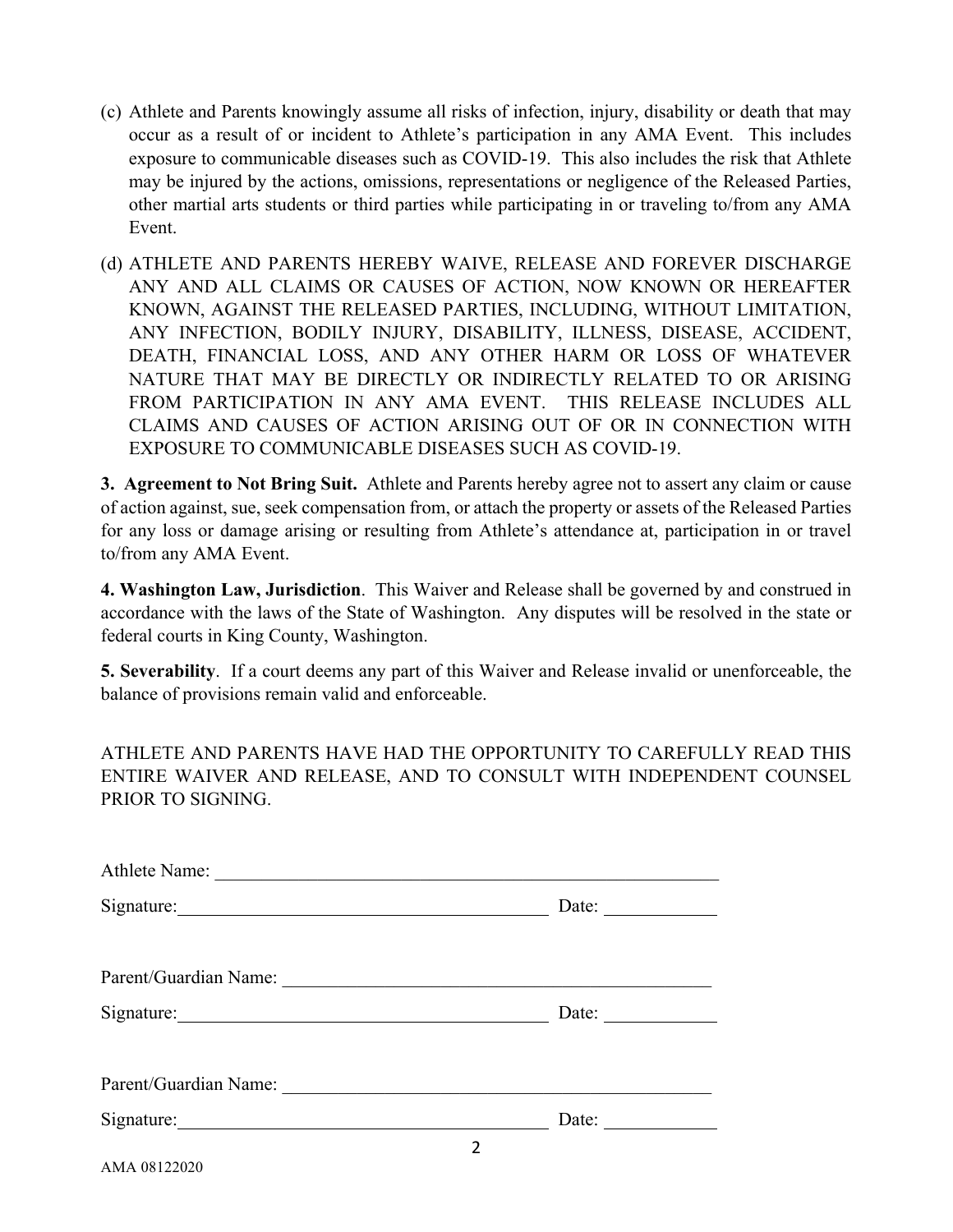### **Exhibit A**

#### **AMA Return-to-Dojo Guidelines**

- 1. **Non-Contact and Social Distancing.** Instructors and martial arts students will execute small group trainings, described below, without physical contact of any kind during all activities. All instructors and martial arts students will maintain a minimum of 6 feet distance from each other at all times. No high-fives, fist bumps, handshakes, or physical contact of any kind are permitted.
- 2. **No Symptoms.** AMA instructors and martial arts students will have their temperature taken prior to entry onto AMA premises. AMA instructors and martial arts students with any of the following signs or symptoms must NOT attend any AMA Event: fever (>100.0 degrees), cough, shortness of breath/difficulty breathing, chills, body/muscle aches, vomiting, diarrhea, sore throat, new headache, loss of taste or smell, or unusual rash. Instructors and martial arts students with a family/household member sick at home with suspected or confirmed COVID-19, or waiting for a test result, should NOT attend an AMA Event of any kind. If any instructor or martial arts student observes any of the foregoing signs and symptoms while in attendance at any AMA Event, such instructor or martial arts student shall immediately remove himself/herself from participation/presence, as well as alert the nearest AMA instructor immediately of the occurrence in a socially distanced, non-contact manner.
- 3. **Masks and Facial Coverings.** AMA instructors and martial arts students must wear a cloth mask or some other facial covering that will reasonably intercept the transmission of aspirates at AMA Events. A face shield does not satisfy this requirement because it does not include fabric or some other component that physically captures aspirates emitted from a martial arts student's mouth and nose, and because it does not prevent a martial arts student from inhaling or otherwise receiving aspirates from others present at AMA Events. Use of a face mask is mandatory at all AMA Events.
- 4. **Hygiene and Hand Sanitizer.** All instructors and martial arts students must have hand sanitizer in their personal items upon arrival at an AMA dojo or other physical setting where an AMA Event is held. Instructors and martial arts students must use hand sanitizer before attendance at and/or participation in an AMA Event, and must avoid touching their face during all such events.
- 5. **Small Groups.** AMA will train and otherwise congregate in small groups consistent with Washington's Phased Approach Reopening Plan and local, King County and City of Seattle, guidelines. Instructors will be centralized to the small groups and maintain social distancing as described above.
- 6. **No Shared Equipment.** Sharing of water bottles and other personal items is not permitted. Martial arts students will not share dojo equipment or martial arts training devices of any kind. If any such item enters the 6-foot area surrounding a martial arts student, she or he will kick the item back to its original space. Martial arts students will not touch dojo equipment under any circumstances unless given specific permission from an instructor.
- 7. **No Lines, No Huddles.** Training and all other AMA Events will be appropriately spaced as described herein, with technical demonstrations, in-person instruction and all related activities executed from a minimum of a 6-foot distance. There shall be no waiting lines at AMA Events.
- 8. **10 Minutes between Sessions.** AMA will observe a 10-minute break between training sessions to transition groups in and out of our dojo or other physical context. Where possible, small groups will approach (enter and exit) the dojo from separate directions, and martial arts students will remain in their car and away from the dojo until the 10-minute break after the prior session has concluded. Prior to arrival at the dojo, instructors and small groups will receive specific instructions via email which will identify their designated training area of the dojo. Carpooling is discouraged. For those who choose to carpool, AMA encourages those martial arts students to maintain the 6-foot distancing standard if at all possible.
- 9. **No Gathering, No Delay.** Martial arts students should avoid social gatherings before and after AMA Events to maintain appropriate social distancing of 6 feet and to facilitate rapid turnaround between sessions. Bags of every type which contain personal items should be placed 6 feet apart.
- 10. **No Spectators in Dojo.** Only instructors, AMA employees and martial arts students are allowed inside AMA dojos unless given specific permission from an instructor or employee. Martial arts students' parents, other relatives and/or friends should not gather or socialize outside any dojo door and are encouraged to remain in their cars if remaining near a dojo or other site of an AMA Event. If such parents, other relatives and/or friends feel it necessary to wait near a dojo entrance or exit for pickup or drop-off, they should wear a facial covering as described above as well as maintain at least a 6-foot distance from others.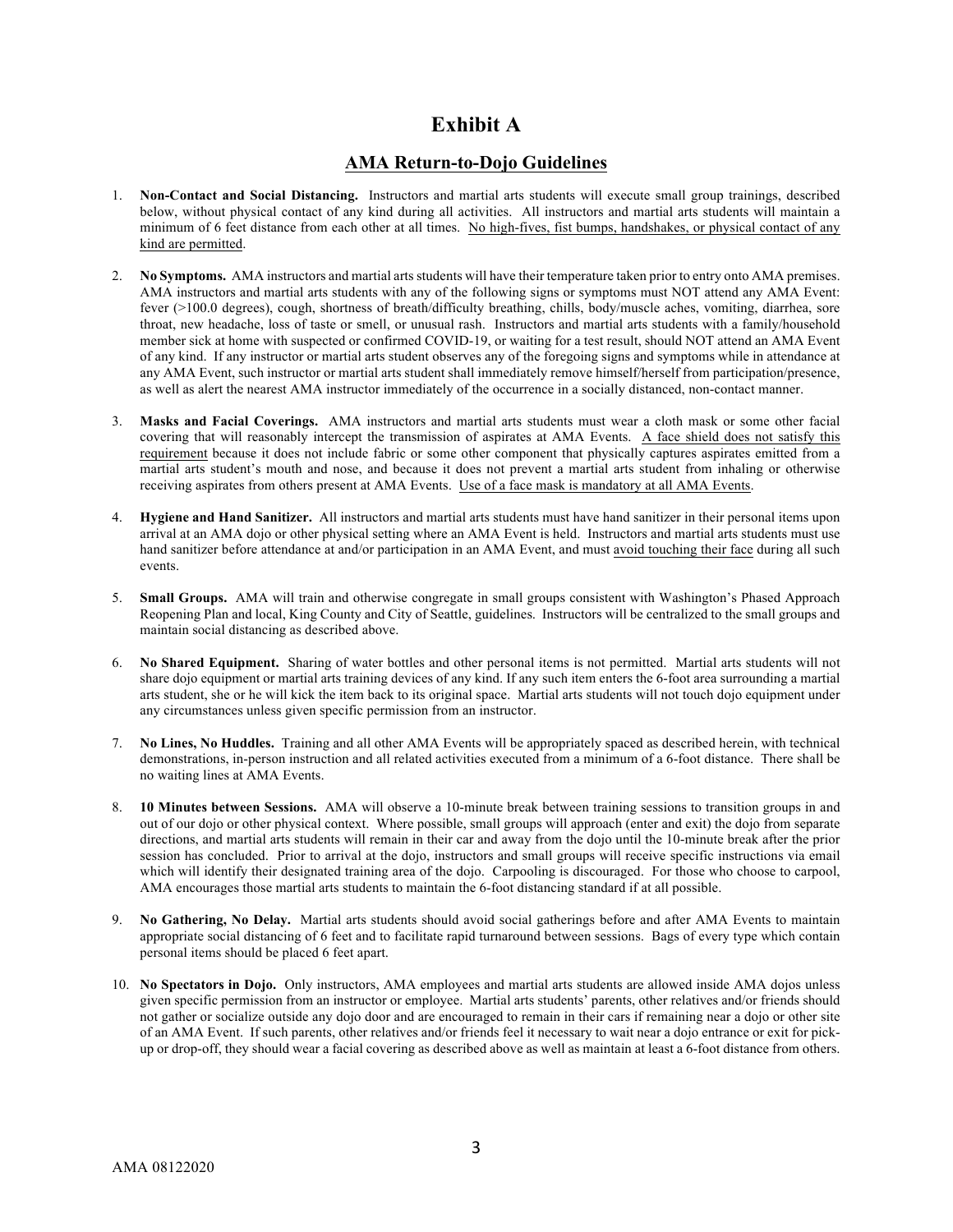### **Exhibit B AMA COVID-19 Checklist**

The COVID-19 pandemic has presented unique challenges to our community and to public health. Based on regulations from public health officials on behalf of the State of Washington, King County, and the City of Seattle, youth and adult sports may resume training and other in-person participation, as at AMA Events, if attendees are divided into small groups with sufficient space and buffer zones between groups, as described in Exhibit A hereto. All definitions in the accompanying Waiver and Release apply throughout this Exhibit B.

The purpose of this Checklist is to assure that all martial arts athletes, their families and instructors understand key safety measures before returning to any and all AMA Events. AMA requests that this form be reviewed, signed and returned by every Parent/guardian, Athlete, martial arts student and instructor.

As health and safety are AMA's priority, it is critical that Athletes, martial arts students, their families and instructors follow the guidelines set forth in Exhibit A and in the Checklist below. **Please return an initialed and signed Checklist (pages 4 and 5 herein) to AMA prior to your first in-person attendance at any AMA Event.**

| Please  |                                                                                                                                   |  |  |
|---------|-----------------------------------------------------------------------------------------------------------------------------------|--|--|
| Initial |                                                                                                                                   |  |  |
|         | I have reviewed AMA's Return-to-Dojo Guidelines (Exhibit A) for myself and/or with my Athlete. If the                             |  |  |
|         | undersigned is an instructor, an initial at left confirms that he or she has reviewed all Guidelines in Exhibit                   |  |  |
|         | <u>A</u> .                                                                                                                        |  |  |
|         | I understand that myself, my Athlete, other martial arts students and instructors must NOT attend any AMA                         |  |  |
|         | Event if they or a household member are sick or have any signs or symptoms of possible COVID-19 illness.                          |  |  |
|         | I understand that I should check with myself and/or my Athlete whether they are sick or have any symptoms                         |  |  |
|         | of possible COVID-19 before leaving for an AMA Event. Instructors need not initial this item.                                     |  |  |
|         | I understand that, if I, my Athlete or any household member is sick or diagnosed with COVID-19, I must                            |  |  |
|         | notify AMA as soon as possible. If the undersigned is an instructor, an initial at left confirms he or she                        |  |  |
|         | understands the requirement to notify AMA as soon as possible if ever he, she or any household member                             |  |  |
|         | becomes sick or diagnosed with COVID-19.                                                                                          |  |  |
|         | I understand that in-person attendance at AMA Events is optional, and that I or my Athlete's training                             |  |  |
|         | attendance requirement may be satisfied by participation in sessions via Zoom. For any AMA Event that                             |  |  |
|         | requires in-person attendance, such as a belt test, I understand that I or my Athlete may put off testing until                   |  |  |
|         | I/they feel comfortable attending an in-person Event. Instructors need not initial this item.                                     |  |  |
|         | I understand that if I or my Athlete is diagnosed with COVID-19, appropriate contact tracing, testing, and                        |  |  |
|         | quarantine of potentially exposed AMA members will be recommended. If the undersigned is an instructor,                           |  |  |
|         | he or she understands that this same requirement applies to him or her. All expenses relating to contact                          |  |  |
|         | tracing, testing and quarantine shall be paid by the Athlete / Athlete's family or instructor, as appropriate,                    |  |  |
|         | not by AMA.                                                                                                                       |  |  |
|         | I understand that I or my Athlete, all other martial arts students and instructors are required to wear                           |  |  |
|         | masks/facial coverings as described in $\overline{\text{Exhibit A}}$ and to practice social distancing, but that only instructors |  |  |
|         | and other AMA personnel shall touch, handle and sanitize AMA equipment unless given specific                                      |  |  |
|         | permission from an instructor.                                                                                                    |  |  |
|         | I understand that, while most persons with COVID-19 have mild illness or no symptoms, if I or my Athlete                          |  |  |
|         | has underlying health conditions, I/they should speak with a medical provider about a return to AMA Events                        |  |  |
|         | and any related precautions and/or practices. If the undersigned is an instructor, he or she understands that                     |  |  |
|         | this same standard applies to him or her.                                                                                         |  |  |
|         | I understand that despite all infection control measures and the above Return-to-Dojo Guidelines, there                           |  |  |
|         | remains a risk of new COVID-19 infections within and outside AMA Events and premises.                                             |  |  |
|         | I understand that participation in in-dojo events is optional and that there is no penalty for not participating.                 |  |  |